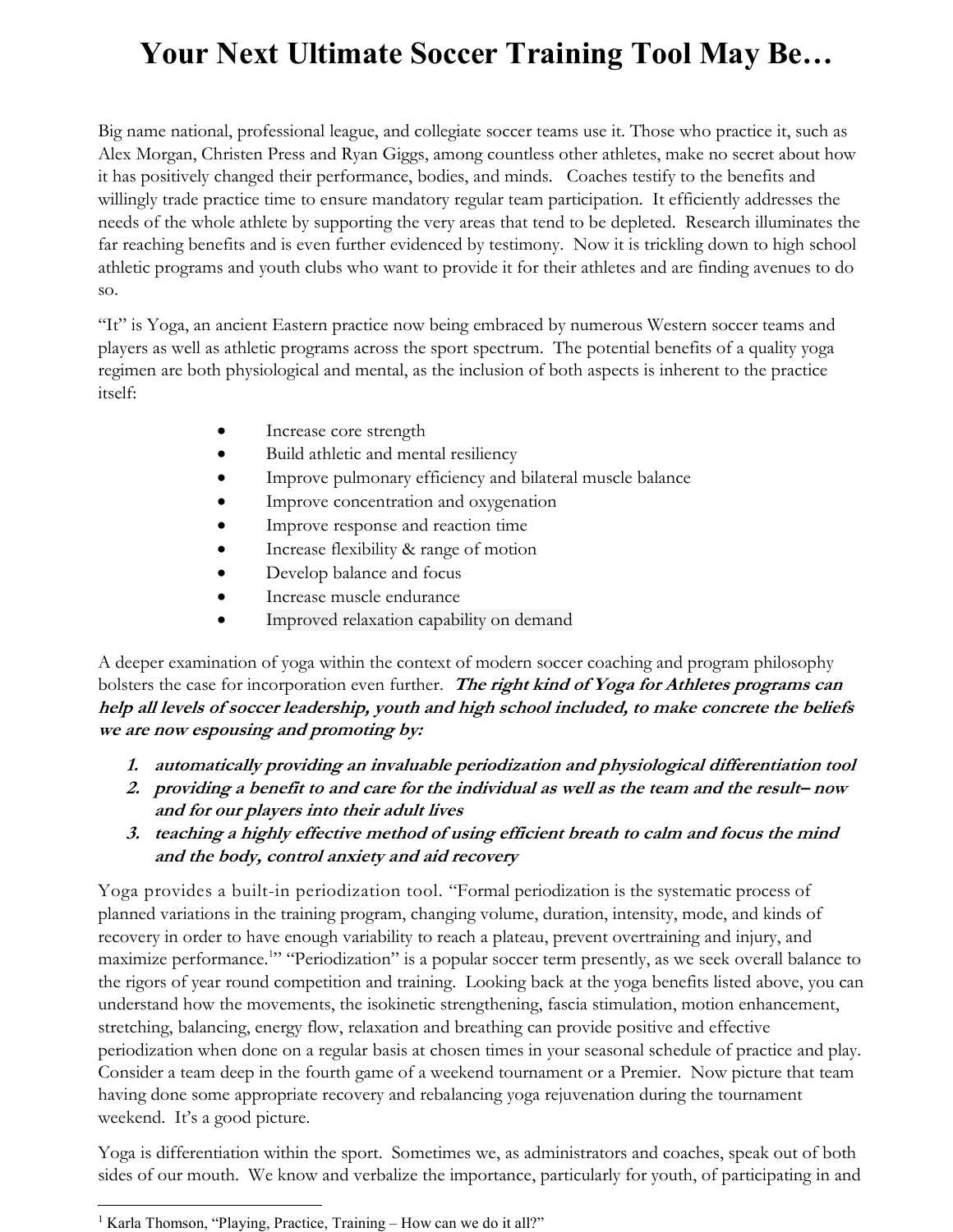enjoying different physical activities so as not to overuse muscles and joints that are still developing and to be able to simply experience different youthful pursuits. Yet, in practicum, many of our programs are not constructed to allow such ability to play different sports, particularly our older youth travel and Club programs. Yoga, designed for a particular sport and time within the season, can target specific areas and functions. For instance, soccer players tend to have strong, overdeveloped quadriceps, while the inner leg, glutes and hamstrings are weaker, and the IT band on the outside of the leg is very tight. Studies have shown the effects of such muscle imbalance.<sup>2</sup> You have most likely seen the injuries that can result from this imbalance in your players and/or yourself.

Weight room work can certainly help to address some strength imbalances. But what about range of motion, tight fascia, focus, physical balance ability, breath? Athletes want benefits beyond pure strength. An article by yoga instructor Julie Rader discusses the timing and type of yoga our athletes may need:

> For the last couple weeks, I've had the honor of teaching the U.S. women's soccer team during their training camp. It is the third year I've worked with them, and what amazes me is how similar all athletes are when I work with them. I have also taught yoga to the U.S. women's indoor volleyball team, the U.S. men's and women's sprint cycling teams, and several professional beach volleyball players. In my public yoga classes, NFL and NHL players often come to the mat during the off-season. These athletes play different sports and have different body types, but their needs and requests are similar. There is a misconception that athletes want a challenging and power-based yoga practice. While this is often true during the off-season (as I see with the professional football and hockey players who attend my power yoga classes in the spring and summer), when athletes are training or in-season their bodies are challenged to the limit during practice, weight lifting, and competitions or games. I always ask my athlete class members what they need before every yoga session and it is always a unanimous response of stretching and meditation….For athletes, most training regimens include strength training, agility, power, and cardio (depending on the sport). Flexibility training and yoga is often minimized or skipped all together…

Yoga provides differentiation within the practice, the season, the sport.

 $\overline{a}$ 

Secondly, experiencing the practice of yoga within the practice of soccer can benefit the team via individual growth in ways that extend beyond immediate performance and game result. The importance of caring for the individual, recognizing the unique needs of today's athletes, promoting process over product, and building that critical trust relationship have all taken a place center stage in youth soccer coaching, philosophy and education. John O'Sullivan's "Beyond the X's and O's" and Lynn Kachmarik's "Grit, Accountability, and Caring" presentations at the recent NSCAA convention this last January in Baltimore attest to the amount of focus and interest in these areas. When you do your "gut check," as we coaches do so often to gauge how we ran a practice, treated our players, imparted a technique or tactical concept, taught the future citizen as well as the current role player, or reacted during a game, this part is an almost guaranteed check in the proverbial success box. Providing yoga will feel right.

It is incorrect to believe that all yoga promotes a particular religion. Yoga is for everyone, and yes, it can be spiritual. The third simple definition of spiritual in the Merriam Webster on-line dictionary is., "having similar values and ideas: related or joined in spirit.' Yoga can bring a team together in common endeavor and experience. No one is talking except the instructor, yet everyone is listening, following and moving together. Yoga, more so than soccer, is a highly beneficial exercise regimen that an individual can enjoy *throughout their lives*. Again, an opportunity to provide

<sup>&</sup>lt;sup>2</sup> Does muscle imbalance affect fatigue after soccer specific intermittent protocol?, <u>de Abreu Camarda SR<sup>1</sup>, Denadai BS</u>., <sup>1</sup>Human Performance Laboratory, São Paulo State University, UNESP, Rio Claro-SP, Brazil.